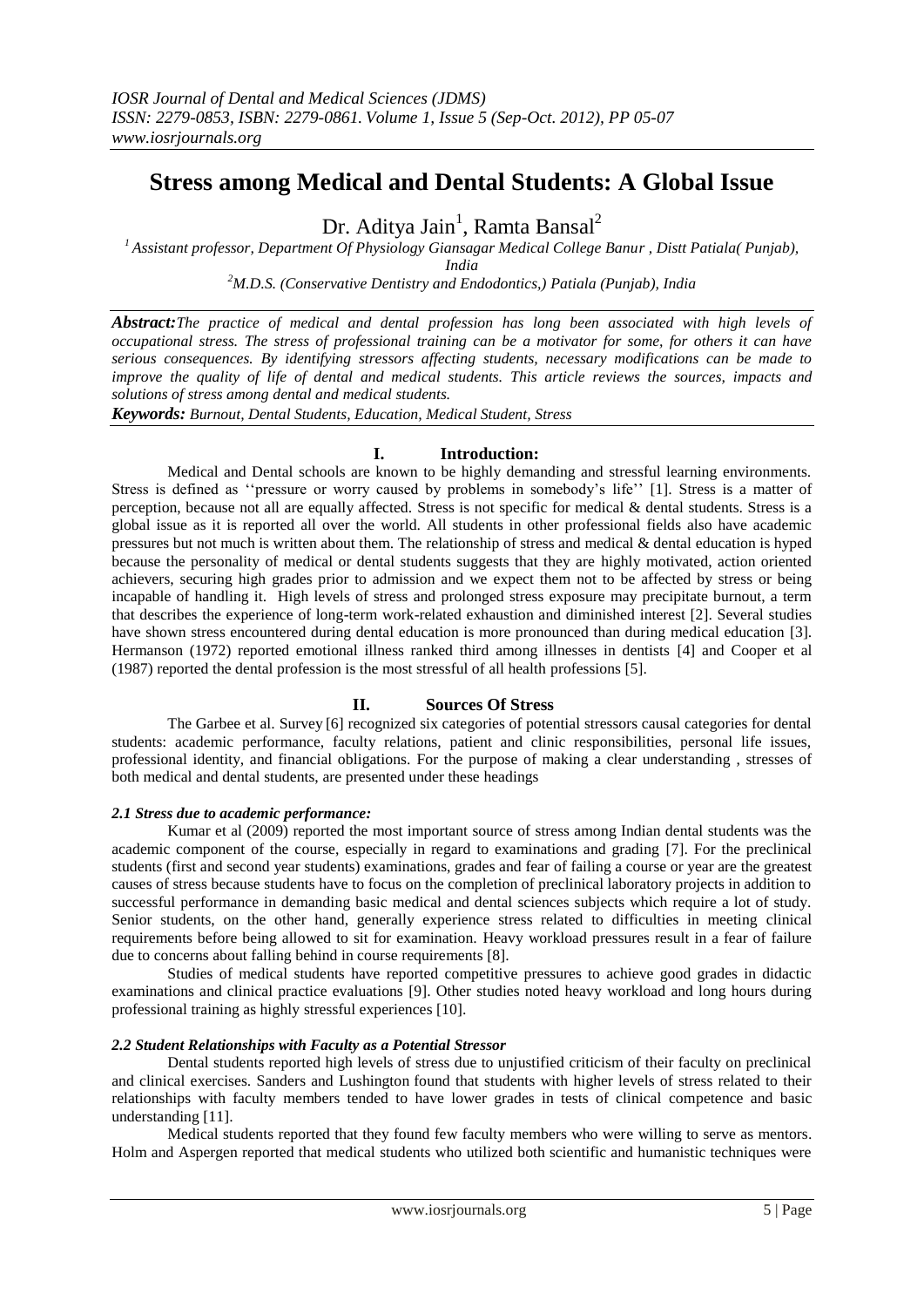often criticized as not being as professionally competent as their colleagues who relied exclusively on an impersonal, scientific approach to managing patients[12].

#### *2.3 Patient and Clinical Responsibilities as a Potential Stressor*

Pau and Croucher conducted a study of British dental students and found that third- and fourth-year students had higher levels of stress than preclinical students [13]. The most common stressors included patients arriving late or not showing up for appointments, needing to find one's own patients and difficulty finding suitable patients.

The effects of chronic stress in medical school training have been reported. Students complain about their inability to empathize with their patients' anxiety in coping with their illnesses. Spencer concluded that the often-reported decline in medical empathy among medical students is due to transient social relationships, hurried and fragmented relationships with patients, and avoidance of intimacy during medical training [14].

## *2.4 Personal Life Issues*

Acharya reported that Indian dental students were often stressed by the fear of facing their parents after failing academically [15]. Researchers in both dental and medical education have reported student frustration due to loss of opportunities for social and recreational activities and inadequate amount of time for rest and relaxation. Other personal life issues included being forced to postpone marriage or commitments, conflicts with partners over career decisions and discrimination against female dental students.

## *2.5 Professional identity:*

Both dental and medical students suffer from a lack of confidence and uncertainty about their own abilities. Stress is due to a perceived lack of competence in being able to treat patients. Stress associated with residency choice is particularly high. Medical students are required to do a residency, whereas doing so is optional for dental students. There is a real fear of making a wrong decision and not entering the residency that is best for them. Additionally, competition for residency and postdoctoral programs is stress booster, as only the high rankers in entrance tests get enrolled to the most desirable programs.

## *2.6 Financial obligations*

Increasing costs of a professional education is a very significant stressor for both medical and dental students. Along with this increasingly uncertain earning potential, has raised concerns about their long-term financial security among both medical and dental students.

# **III. Impact:**

Stress can have detrimental effects on dental and medical students; it has been associated with physical symptoms, psychological distress, emotional exhaustion and burnout [16]. Physical consequences of stress are fatigue*/*tiredness, mood alteration, effect on performance, headaches, sleep disturbance, stomach disturbances, experiencing flu*/*common cold and development of oral ulcers. Psychological distress manifests showing higher levels of depression, obsessive-compulsive disorders, and interpersonal sensitivity than age-matched norms. To relieve these stresses students adopt leading stress reduction techniques that include reading magazines or books, Praying*/*spiritual activity, Meditation, Listening to music*/*playing a musical instrument, Shopping*/*window shopping, Watching movies at home or at the cinema, Smoking cigarettes, Drinking alcohol, Sleeping, develop strong interpersonal relationships i.e Spouse*/*girlfriend*/*boyfriend, talking to Friends, Family, Lecturers*/*mentors*/*academic advisors or seek Professional help: doctor, psychiatrist, counsellor.

# **IV. Solutions:**

It is important for dental and medical schools to identify stress levels among its students and create a student-friendly, less stressful working environment for their education. Although stress cannot be eliminated, appropriate measures can be undertaken to alter the students' maladaptive perceptions and reactions to those events. Students wishing to enrol in this field should be exposed to the nature of the profession and the study environment prior to applying to this program. This can be done by allowing potential medical and dental students to follow along at a government hospital. We also recommend an entrance interview to evaluate the candidate's interest and suitability for the course. Medical & Dental schools should collaborate with educational experts in designing and developing a curriculum structure which is more student-orientated, aimed at enhancing the students' psychological well-being whilst maintaining a focus on academic and clinical performance and producing graduates with a positive professional attitude [17].